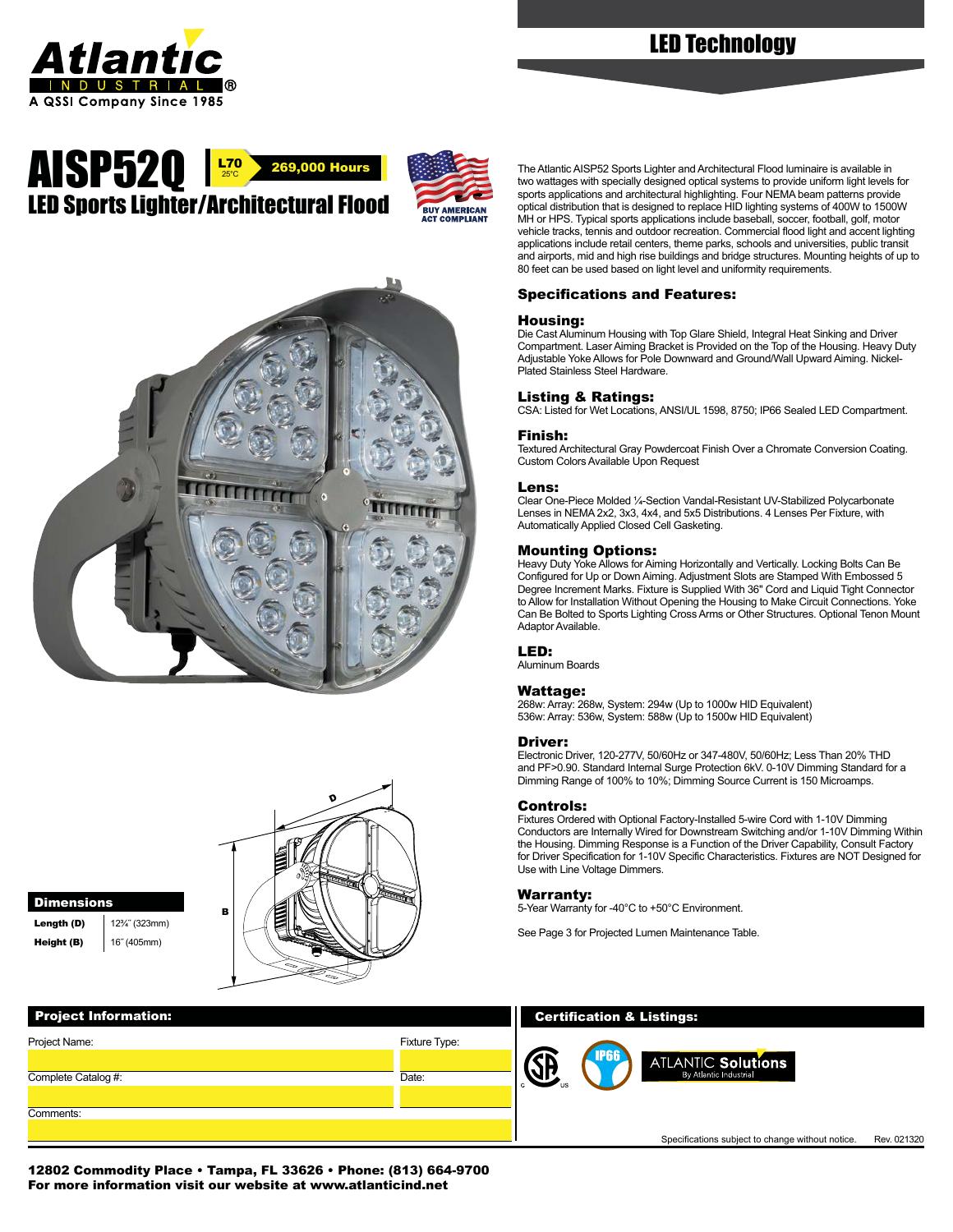



| <b>Order Information Example:</b>                         |                                                                                          | AISP52055536U5KGDF   |                                      |                      |                                                 |                                                                                                                                                                 |  |  |  |
|-----------------------------------------------------------|------------------------------------------------------------------------------------------|----------------------|--------------------------------------|----------------------|-------------------------------------------------|-----------------------------------------------------------------------------------------------------------------------------------------------------------------|--|--|--|
| <b>AISP520</b>                                            |                                                                                          |                      |                                      |                      |                                                 |                                                                                                                                                                 |  |  |  |
| <b>Model</b>                                              | <b>Beam</b>                                                                              | Wattage              | <b>Driver</b>                        | <b>CCT</b>           | <b>Color</b>                                    | <b>Options</b>                                                                                                                                                  |  |  |  |
| $A$ ISP52Q= LED<br>Sports Lighter/<br>Architectural Flood | $22$ =NEMA 2H x 2V<br>$33$ =NEMA 3H x 3V<br>$44$ =NEMA 4H x 4V<br>55=NEMA 5H $\times$ 5V | 268=268w<br>536=536w | $U = 120 - 277V$<br>$H = 347 - 480V$ | 4K=4000K<br>5K=5000K | $G =$ Gray<br>$C =$ Custom<br>(Consult Factory) | <b>SF</b> =Single Fuse*<br><b>DF</b> =Double Fuse*<br><b>C53600B</b> =3 Foot Black Cord, 600VAC, 5 Wire, Includes 1-10V Dimming Wires<br>*120-277V Models Only. |  |  |  |
| <b>Accessories &amp; Replacement Parts:</b>               |                                                                                          |                      |                                      |                      |                                                 |                                                                                                                                                                 |  |  |  |

Mounting Accessories

| mounting Accessories<br>(Order Separately, Field Installed) |                                                                                                                   |  |  |  |  |  |
|-------------------------------------------------------------|-------------------------------------------------------------------------------------------------------------------|--|--|--|--|--|
|                                                             | AICVMAG Die-Cast Adaptor for 2 <sup>3</sup> / <sub>6</sub> " Tenons, Gray Powdercoat Finish,<br>Includes Hardware |  |  |  |  |  |
|                                                             |                                                                                                                   |  |  |  |  |  |
|                                                             |                                                                                                                   |  |  |  |  |  |



EPA (Effective Projected Area) Shown with Yoke.

| <b>Configuration</b> | EPA<br>(Sq. Ft.) | Weight<br>(Lbs.) |
|----------------------|------------------|------------------|
|                      | 1.56             | 68 lbs           |

#### Photometric Data All values shown for 536 watt, 5K model.











Specifications subject to change without notice. Rev. 021320